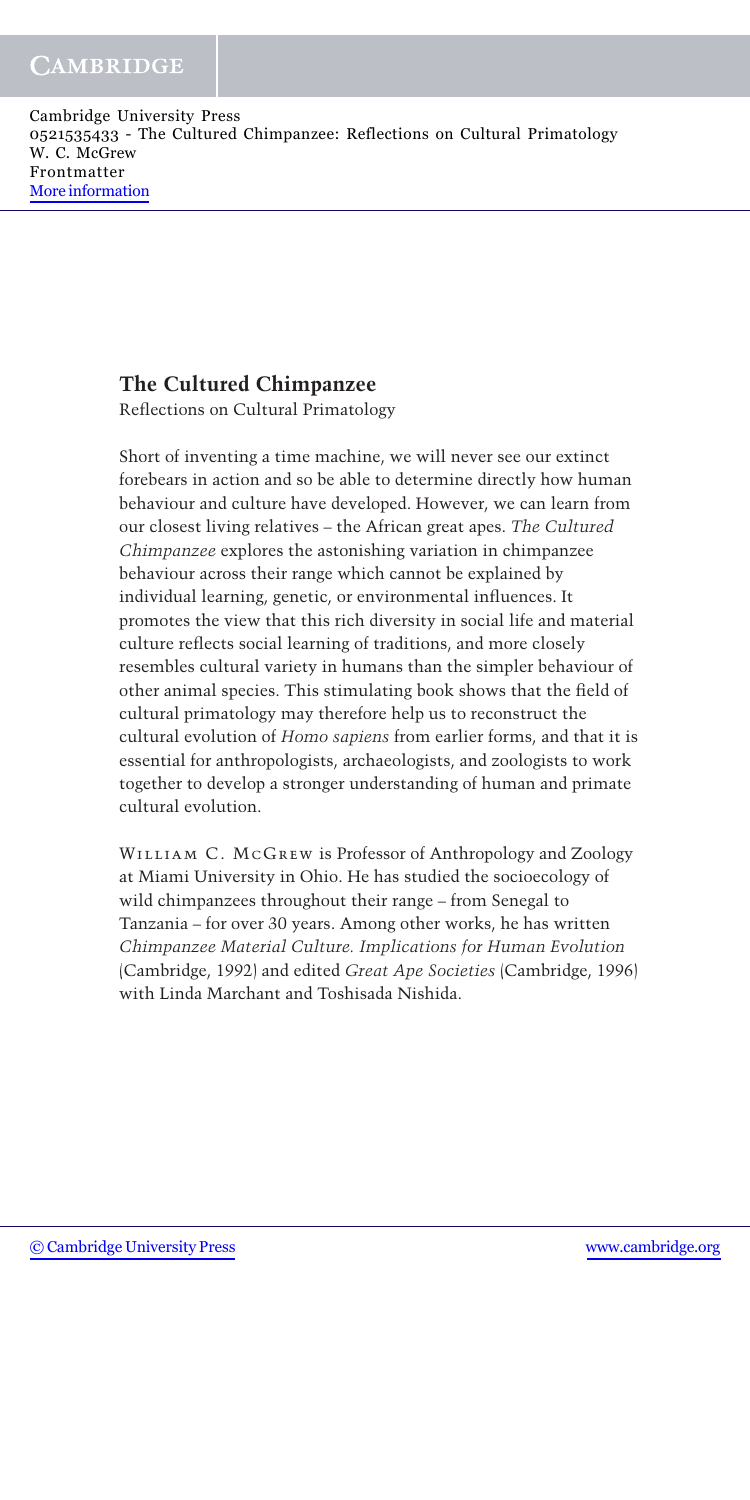# **The Cultured Chimpanzee**

Reflections on Cultural Primatology

w. c. mcgrew *Professor of Anthropology and Zoology Miami University (Ohio)*

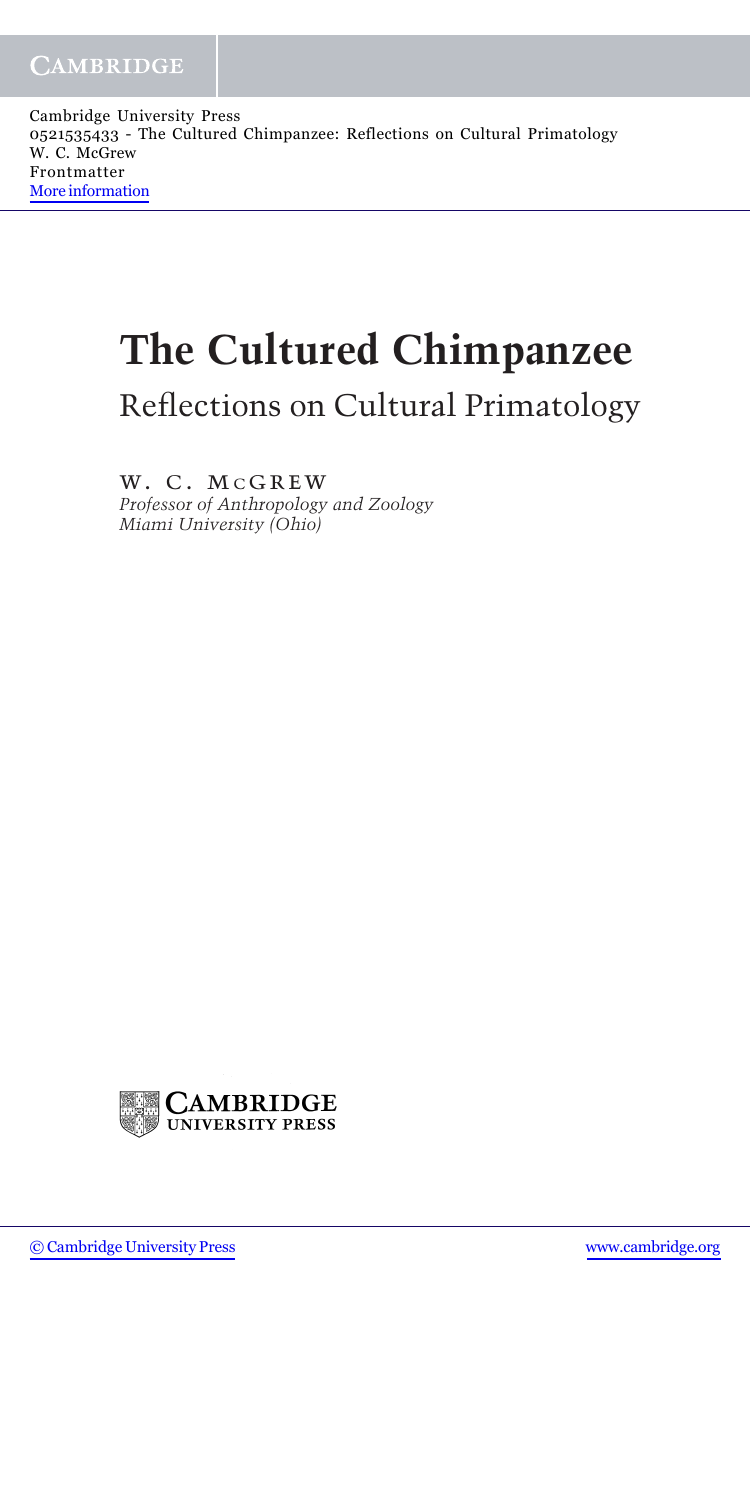### **CAMBRIDGE**

Cambridge University Press 0521535433 - The Cultured Chimpanzee: Reflections on Cultural Primatology W. C. McGrew Frontmatter [More information](http://www.cambridge.org/0521535433)

> published by the press syndicate of the university of cambridge The Pitt Building, Trumpington Street, Cambridge, United Kingdom

cambridge university press The Edinburgh Building, Cambridge, CB2 2RU, UK 40 West 20th Street, New York, NY 10011–4211, USA 477 Williamstown Road, Port Melbourne, VIC 3207, Australia Ruiz de Alarcón 13, 28014 Madrid, Spain Dock House, The Waterfront, Cape Town 8001, South Africa

http://www.cambridge.org

<sup>C</sup> Cambridge University Press 2004

This book is in copyright. Subject to statutory exception and to the provisions of relevant collective licensing agreements, no reproduction of any part may take place without the written permission of Cambridge University Press.

First published 2004

Printed in the United Kingdom at the University Press, Cambridge

*Typefaces* Trump Mediaeval 9.5/15 pt. and Times *System LATEX 2<sub>ε</sub>* [TB]

*A catalogue record for this book is available from the British Library*

*Library of Congress Cataloguing in Publication data* McGrew, W. C. (William Clement), 1944– The cultured chimpanzee : reflections on cultural primatology/W. C. McGrew. p. cm. Includes bibliographical references (p. ) and indexes. ISBN 0 521 82841 4 – ISBN 0 521 53543 3 (paperback) 1. Chimpanzees – Behavior. 2. Animal societies. 3. Psychology, Comparative. I. Title. QL737.P96M442 2004 156 – dc22 2004045828

ISBN 0 521 82841 4 hardback ISBN 0 521 53543 3 paperback

The publisher has used its best endeavours to ensure that the URLs for external websites referred to in this book are correct and active at the time of going to press. However, the publisher has no responsibility for the websites and can make no guarantee that a site will remain live or that the content is or will remain appropriate.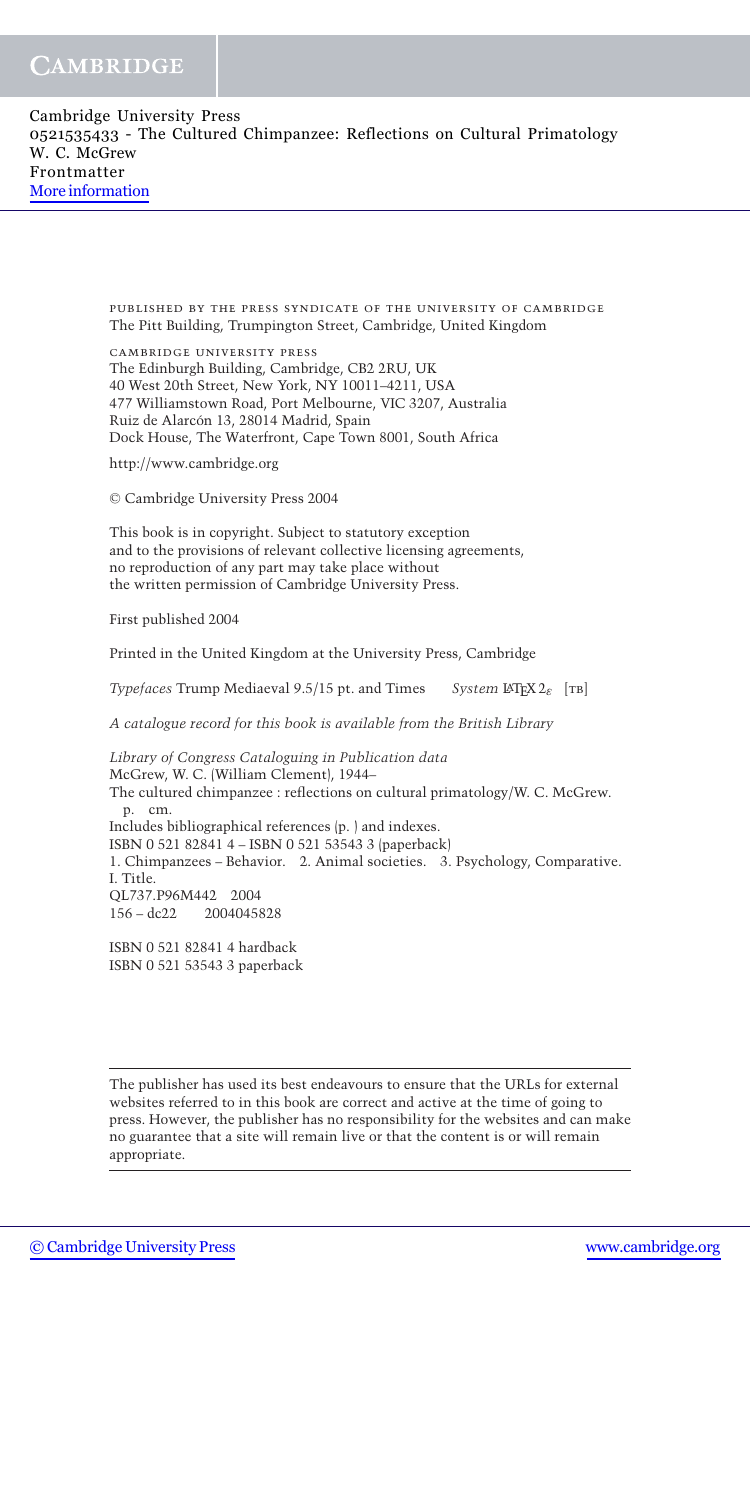> 'The animals themselves are always more important than the books that have been written about them.'

Niko Tinbergen (1953)

'Chimpanzees are always new to me.'

Toshisada Nishida (1993)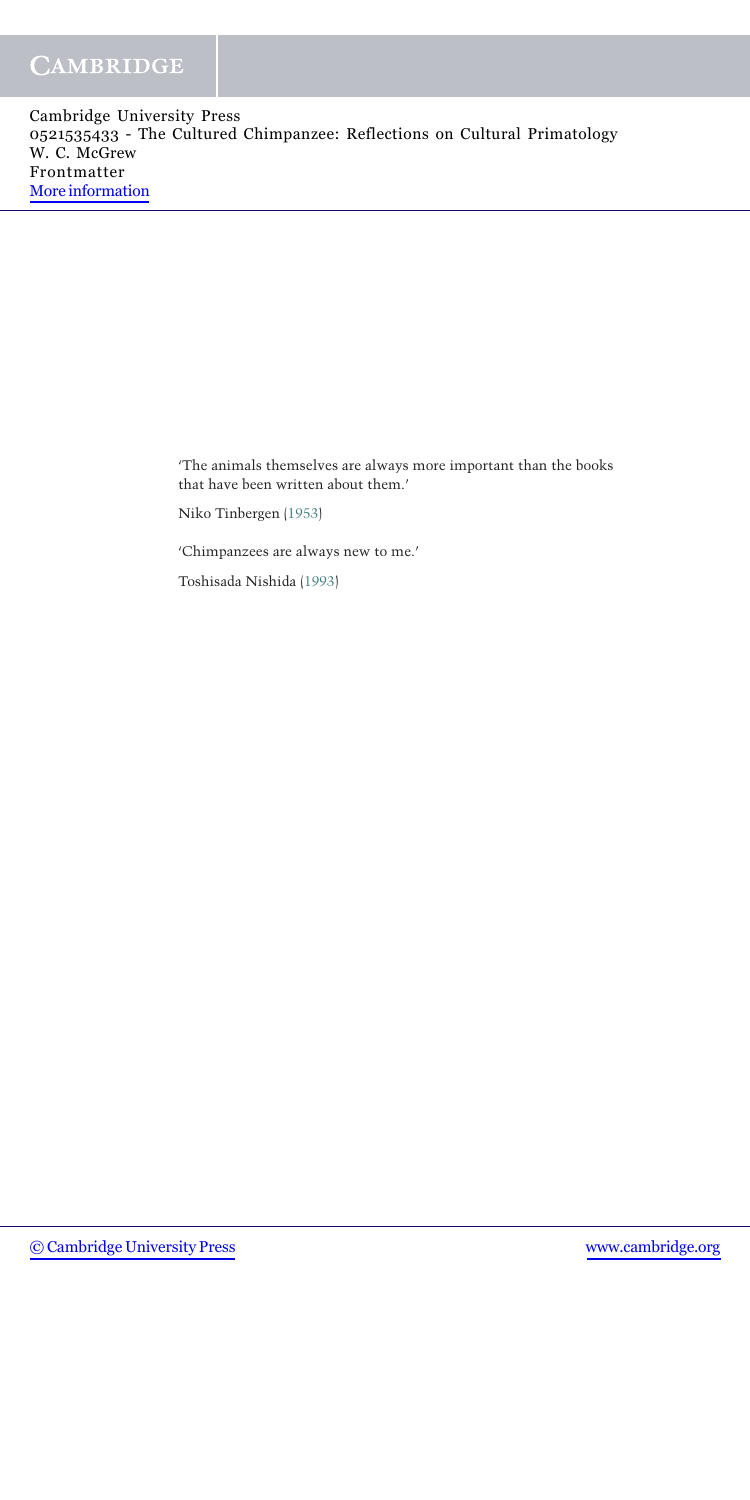## **Contents**

|                | Preface                       | page ix        |
|----------------|-------------------------------|----------------|
|                | Acknowledgements              | xi             |
| $\mathbf{1}$   | Introduction                  | 1              |
|                | Levels of study               | $\overline{4}$ |
|                | Human uniqueness              | $\overline{7}$ |
|                | Palaeoculture                 | 12             |
| $\overline{2}$ | Definition                    | 15             |
|                | Checklists                    | 17             |
|                | Beyond behaviour              | 19             |
|                | Essentials                    | 21             |
|                | The way we do things          | 24             |
| 3              | Disciplines                   | 31             |
|                | Anthropology                  | 31             |
|                | Archaeology                   | 35             |
|                | Psychology                    | 39             |
|                | Imitation                     | 41             |
|                | Teaching                      | 43             |
|                | Zoology                       | 46             |
| 4              | Creatures other than primates | 50             |
|                | Fish                          | 54             |
|                | <b>Birds</b>                  | 55             |
|                | Mammals                       | 57             |
|                | Cetaceans                     | 58             |
|                | Discussion                    | 60             |
|                |                               |                |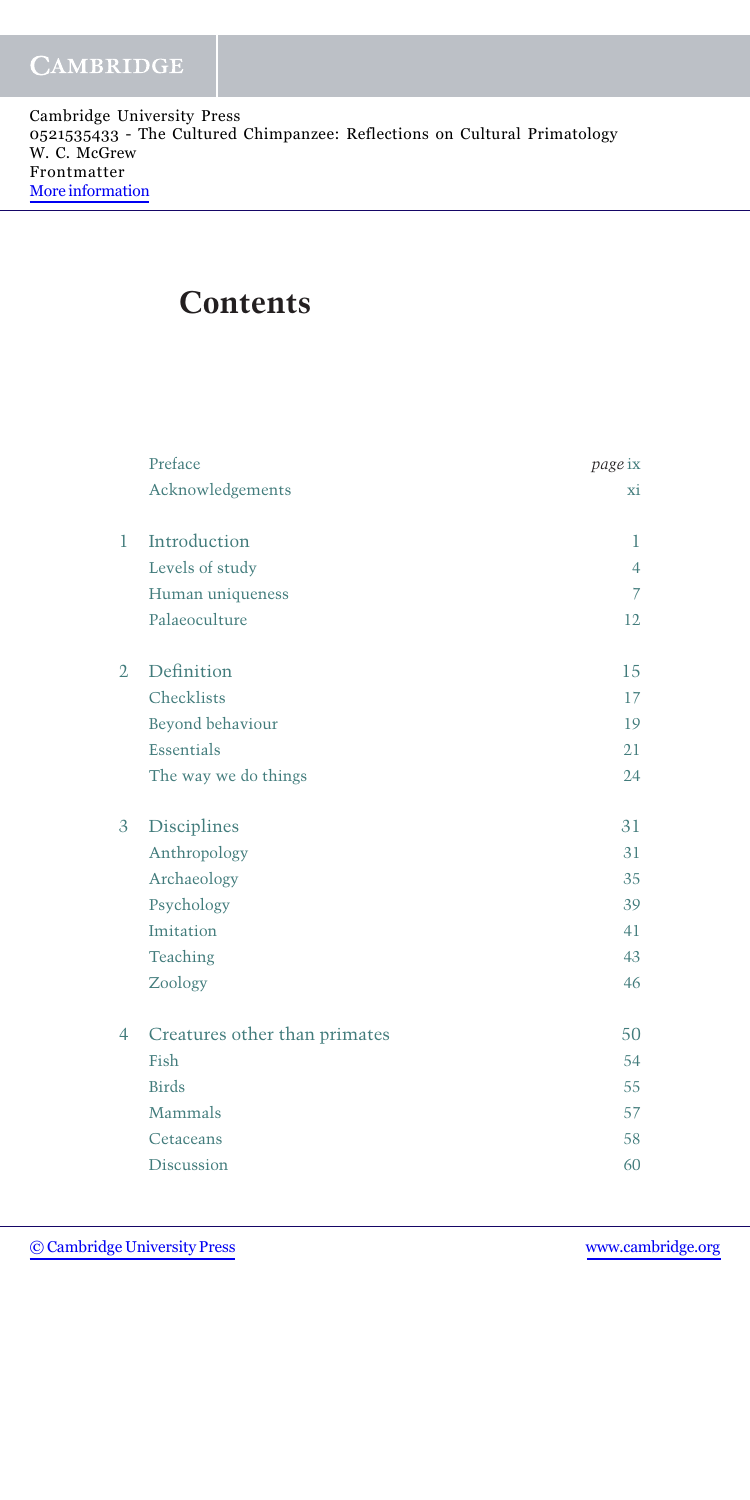### **CAMBRIDGE**

Cambridge University Press 0521535433 - The Cultured Chimpanzee: Reflections on Cultural Primatology W. C. McGrew Frontmatter [More information](http://www.cambridge.org/0521535433)

### viii contents

| 5  | Primates                                 | 63  |
|----|------------------------------------------|-----|
|    | Capuchin monkeys                         | 64  |
|    | Macaque monkeys                          | 67  |
|    | Great apes                               | 71  |
|    | Discussion                               | 77  |
|    | 6 Chimpanzee ethnography                 | 86  |
|    | Provisioning                             | 95  |
|    | Tradition                                | 98  |
|    | Doing ape ethnography                    | 99  |
|    | 7 Chimpanzee material culture            | 103 |
|    | Shelter                                  | 107 |
|    | Subsistence: faunivory                   | 111 |
|    | Subsistence: herbivory                   | 117 |
|    | Social material culture                  | 120 |
|    | Self-maintenance                         | 123 |
|    | Significance of material culture         | 125 |
| 8  | Chimpanzee society                       | 131 |
|    | Vocal communication                      | 132 |
|    | Grooming                                 | 133 |
|    | Social scratch                           | 135 |
|    | Grooming hand-clasp                      | 137 |
|    | Cross-species social traditions          | 143 |
|    | Cultural life                            | 148 |
|    | 9 Lessons from cultural primatology      | 162 |
| 10 | Does cultural primatology have a future? | 190 |
|    | Things to do                             | 190 |
|    | Cultural survival                        | 194 |
|    | References                               | 197 |
|    | Author index                             | 224 |
|    | Subject index                            | 231 |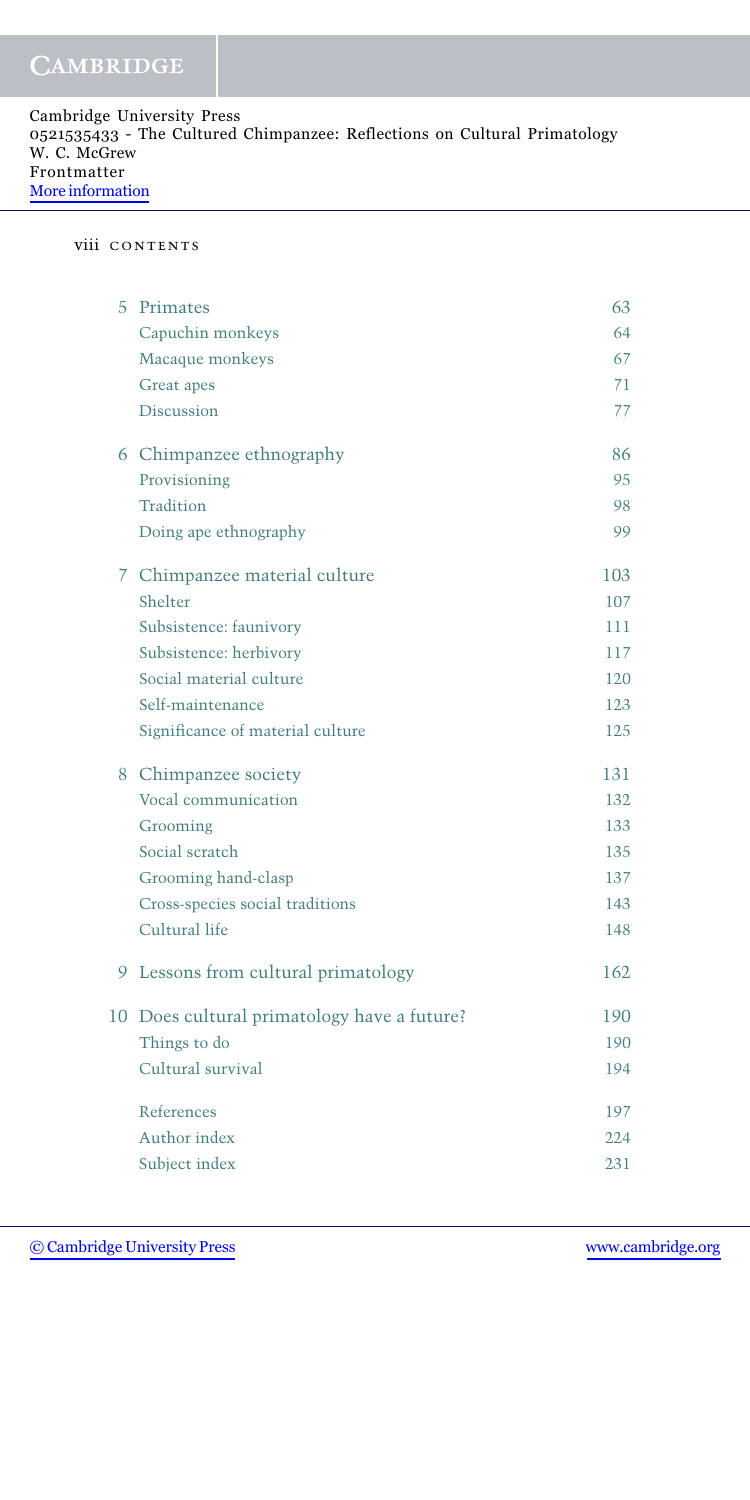# **Preface**

One of the inspirations for this book is another slim volume, Jane Lancaster's (1975) *Primate Behavior and the Emergence of Human Culture*. Although written almost 30 years ago, it foreshadowed many of the issues taken up here, especially the implications of ape behaviour for modelling the evolutionary origins of humanity's complexity. There is a prophetic chapter, 'Social Traditions and the Emergence of Culture'. She worked with what was known at the time, especially the innovative food-processing of Koshima's Japanese monkeys and the elementary technology of Gombe's chimpanzees (see below). Much of what she said holds today, but much has changed. For example, there was no hint in her book of comparative analysis of cultural variation across primate communities. Further, all of the examples described for chimpanzees were for material culture (although there was a pioneering treatment of play in vervet monkeys), upon which I focused in an earlier book (McGrew, 1992). Absent, because they had not yet been studied, were the nonmaterial cultural aspects of social relations and structure, and communication. These are treated here.

In the earlier book, I tried to set out my biases, and disappointingly, they all remain: naturalist (not experimentalist), empiricist (not theoretician), publisher (not story-teller), monolinguist (not polyglot), and evolutionist (not creationist). In the last 10 years, as cultural primatology has emerged as an entity, it has done so in parallel with the 'culture wars' in the arts, humanities, and even the social sciences. Perhaps only the word *ecology* has been more misused than the word *culture* in this period. This state of affairs has made it an interesting time to try to keep one foot in social science and the other in natural science. One of the results of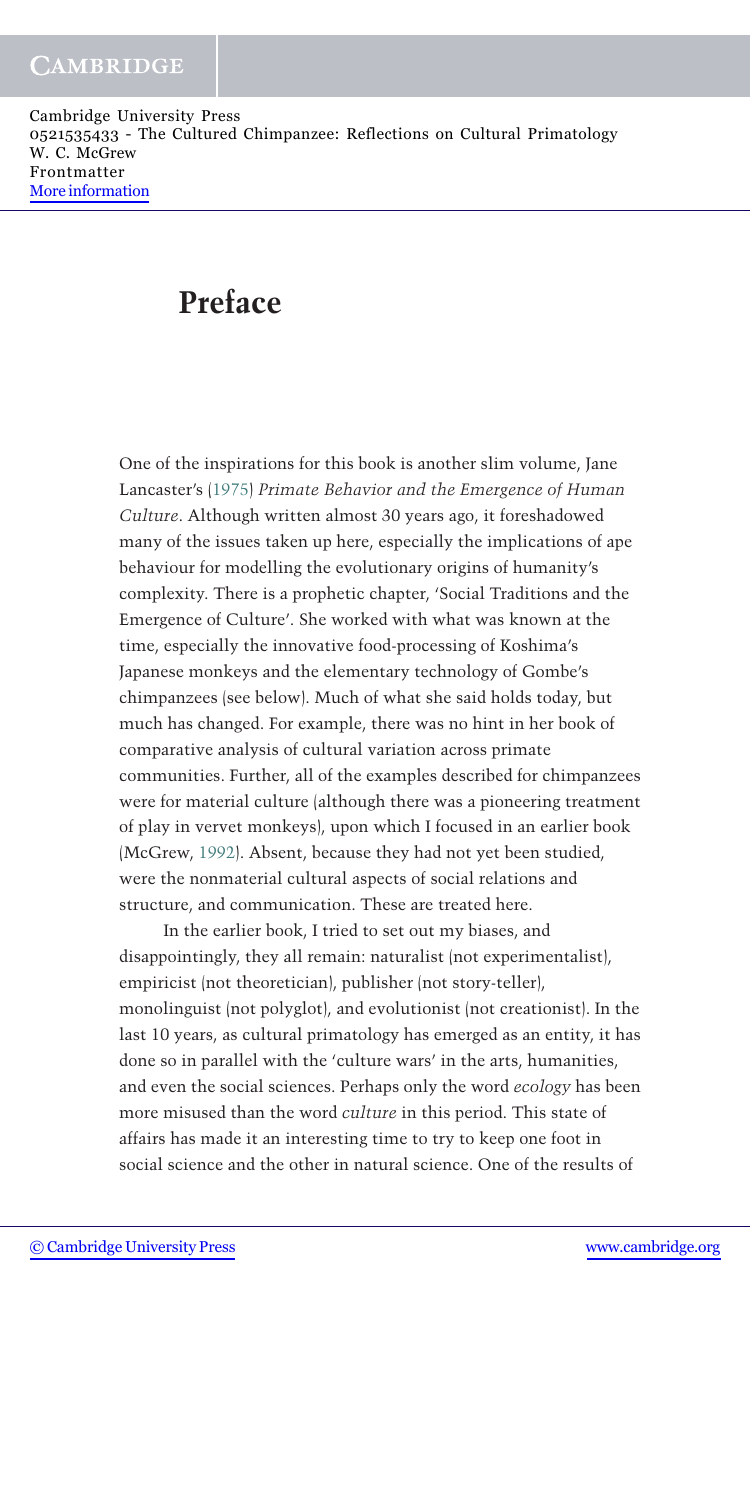#### x preface

the strife (at least for me) has been the affirming realisation that the most important single base for this book and the work it contains is the scientific method. I am first, last, and always, a scientist, and all the discourses, texts, and voices in the world are not worth a jot, by comparison with a good hypothesis tested with clear data. If that is not a nailing of colours to the mast, what is? If it damns me in the eyes of contemporary cultural anthropologists, so be it.

Meanwhile, I shall fly today to Conakry, hoping to see the chimpanzees of Guinea engage in the lithic technology of nut-cracking. Theoretical disputes are the last thing on my mind, by comparison with the prospect of seeing apes in action.

Oxford, Ohio, 1 August 2003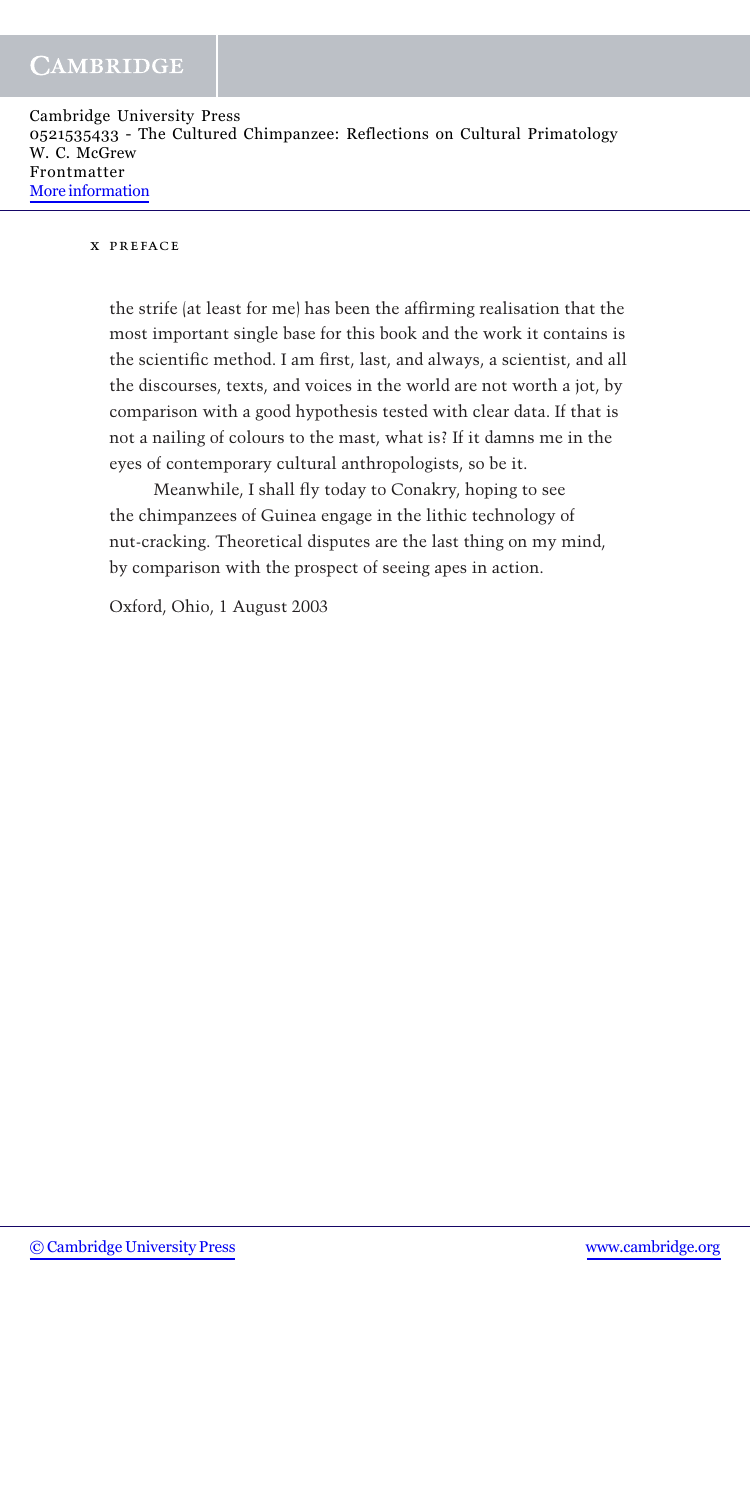# **Acknowledgements**

This book was wholly written while I was a visiting research fellow at the Leverhulme Centre for Human Evolutionary Studies, in the Department of Biological Anthropology, University of Cambridge, all of whom I thank for their support. I am grateful especially to Rob Foley, Marta Lahr, Mike Petraglia, and Jay Stock for their intellectual companionship. At the same time, I was a visiting bye fellow at Selwyn College, Cambridge, and I thank them for their hospitality, especially David Chivers and Ian Thompson.

For help in over 30 years of chasing chimpanzees, there are too many persons to be thanked here by name. Most of my field companions from 1972–91 are mentioned in the preface of my *Chimpanzee Material Culture* (1992). Since 1992, I am grateful for collegiality in the bush to: Anthony Collins, Craig Stanford, Charlotte Uhlenbroek, Bill Wallauer and Janette Wallis at Gombe; Moshi Bunengwa, Mike Huffman, Kenji Kawanaka, Michio Nakamura and Shigeo Uehara at Mahale; Adam Arcadi and Richard Wrangham at Kanyawara; Jill Pruetz and Peter Stirling at Assirik; Mboule Camara, Philip Fulton, Susannah Johnson-Fulton and Djanny Kanté at Fongoli; Tanya Humle and Yukimaru Sugiyama at Bossou. Special thanks go to Linda Marchant, who was there with me at all of these sites, except Fongoli. Without these good colleagues, little could have been accomplished.

Field research abroad requires funding, and for this I am most grateful to the Rebecca Jeanne Andrew Memorial Award (Miami University), the Philip and Elaina Hampton Fund for Faculty International Initiatives (Miami University), the L. S. B. Leakey Foundation, National Geographic Society, the National Science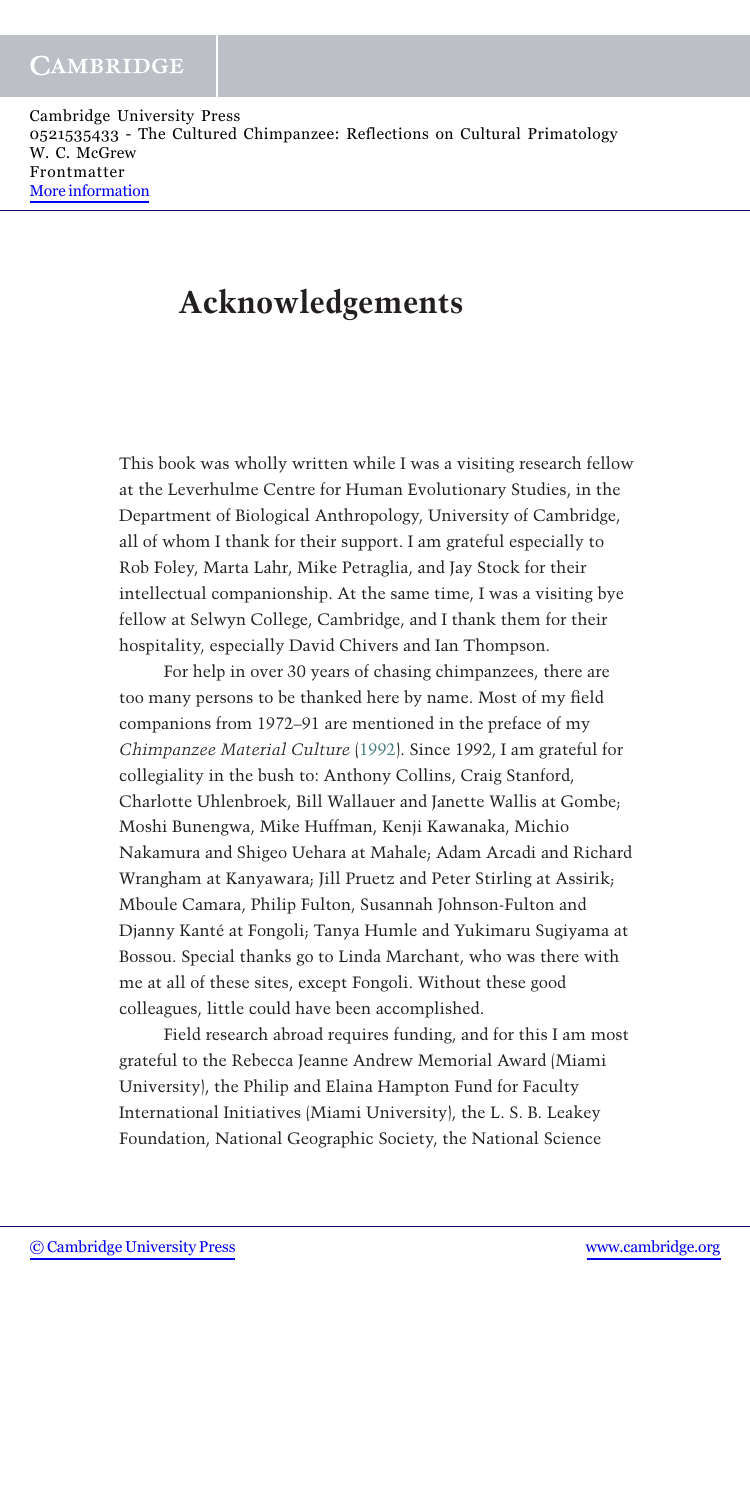#### xii acknowledgements

Foundation (BSC-0122518), Max Planck Gesellschaft, and Primate Conservation Inc.

Each of us has experienced the frustration of writing about a topic, only to discover after it was published that someone else was writing and publishing the same ideas in parallel. This messiness in science is understandable and is part of the game, but it can be reduced by sharing unpublished material, whether this be manuscript, datum, or photograph. I have been blessed by the generosity of the following colleagues, many of whom did not agree with my point of view but who did such sharing with me: Michael Alvard, Christopher Boehm, Christophe Boesch, Gillian Brown, Richard Byrne, Robert Foley, Dorothy Fragaszy, Michael Huffman, Marta Lahr, Kevin Laland, Louis Lefebvre, Linda Marchant, Michio Nakamura, Toshisada Nishida, Melissa Panger, Elizabeth Pimley, Luke Rendell, Zhanna Reznikova, Carel van Schaik, Sabine Tebbich, Ifke van Bergen, Hal Whitehead, Andrew Whiten, and Richard Wrangham. If I have forgotten anyone, please tell me, and I will buy you a beer.

This book would never have been written, were it not for Tracey Sanderson, the commissioning editor at Cambridge University Press, who shepherded it all the way from lunch in Buffalo to completion. She scrutinised it chapter by chapter during those 6 months in Cambridge, and our periodic editorial meetings were essential to keep me on track. I am truly grateful, and insist on this too-short paragraph.

I still write in longhand, so someone else had to word-process the text, and for that I am most grateful to Diana Deaton and Carol Kist, who saw so many versions of it sent back and forth trans-Atlantically that they will be glad to see its backside. Lauren Sarringhaus helped me put the first draft into final form, Alysha Kocher, Daniel Pesek, Jacklyn Ramsey, and Samantha Russak helped with the copy-editing and the indexing. Cara Wall Scheffler found the back-cover image of the human version of the grooming hand-clasp, and most importantly, Linda Marchant made critical